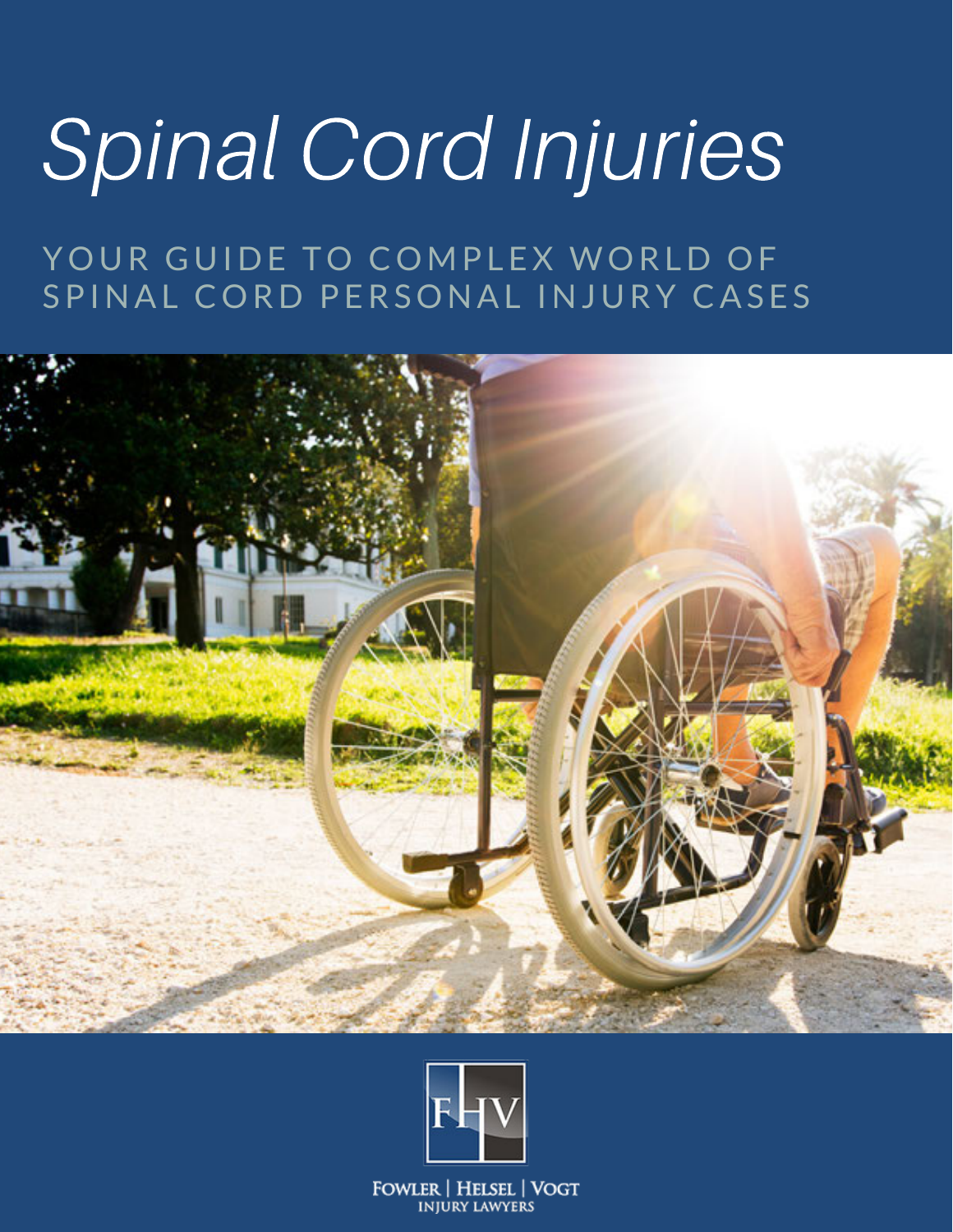# **ABOUT FOWLER HELSEL VOGT**



## **NORTHERN CALIFORNIA PERSONAL INJURY ATTORNEYS**

#### Proudly serving Fresno and the surrounding areas

With over 40 years of legal experience, our personal injury attorneys know all too well the devastation that can occur because of one small action. During times of uncertainty and change, our firm is here to help those impacted by spinal cord injuries see the light at the end of the tunnel. In this eBook, we provide resources to help these individuals and their families heal and discuss how our firm may be able to help them move forward with their lives.

#### FREE CONSULTATION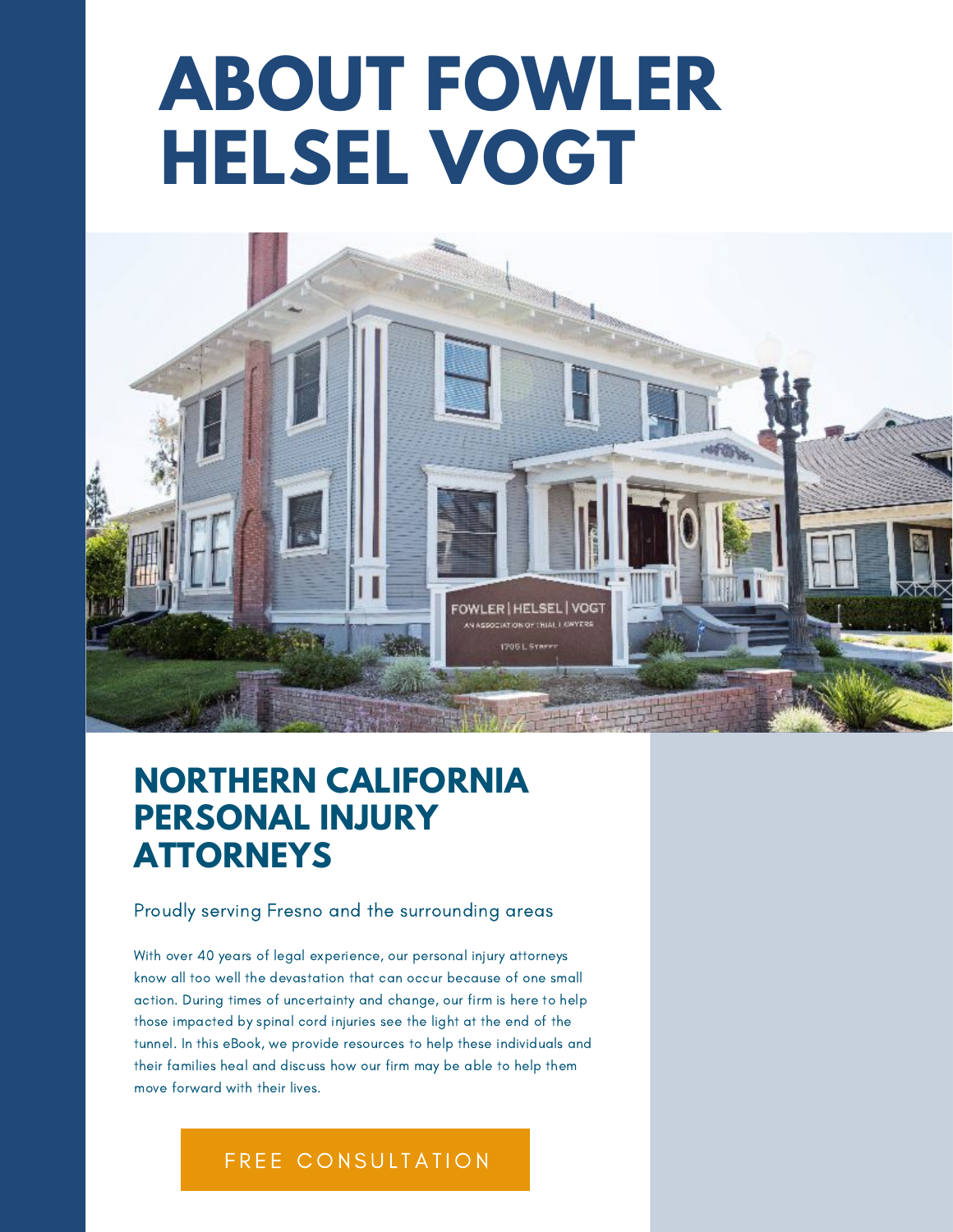# TABLE OF CONTENTS

| <b>Different Levels of Spinal Cord</b>   |
|------------------------------------------|
|                                          |
|                                          |
| The Real Costs of Spinal Cord Injuries 7 |
| Long-Term Physical Complications 8       |
| How Family Life is Impacted 9            |
| Helping You On the Road to Recovery10    |

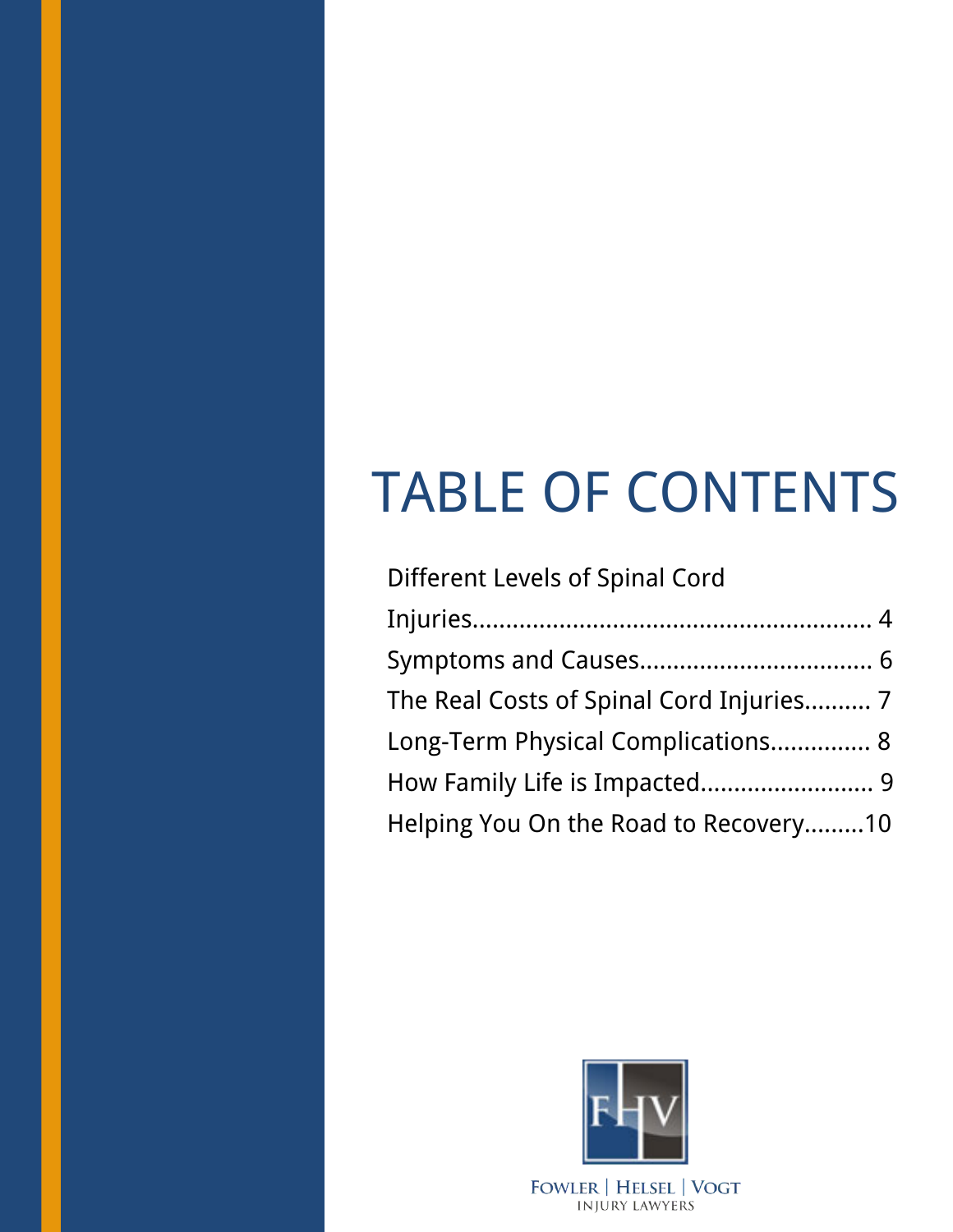# Different Levels of Spinal Cord Injuries



Spinal cord injuries (SCI) are one of the most severe injuries that the human body can withstand. If a person survives an accident that leads to a spinal cord injury, their life will undoubtedly change forever. Not only will they have extensive ongoing medical expenses, but depending on the extent of the injury, they will have to learn an entirely new way of living.



Spinal injuries occur when there is damage to any part of the spinal cord or nerves at the end of the spinal canal.

There are four sections of the spine: cervical, thoracic, lumbar, and sacral. Depending on which part of the spine is injured, various levels of impairment can result.

The next page shows the various sections of the spine and what type of impairment may result when they are injured.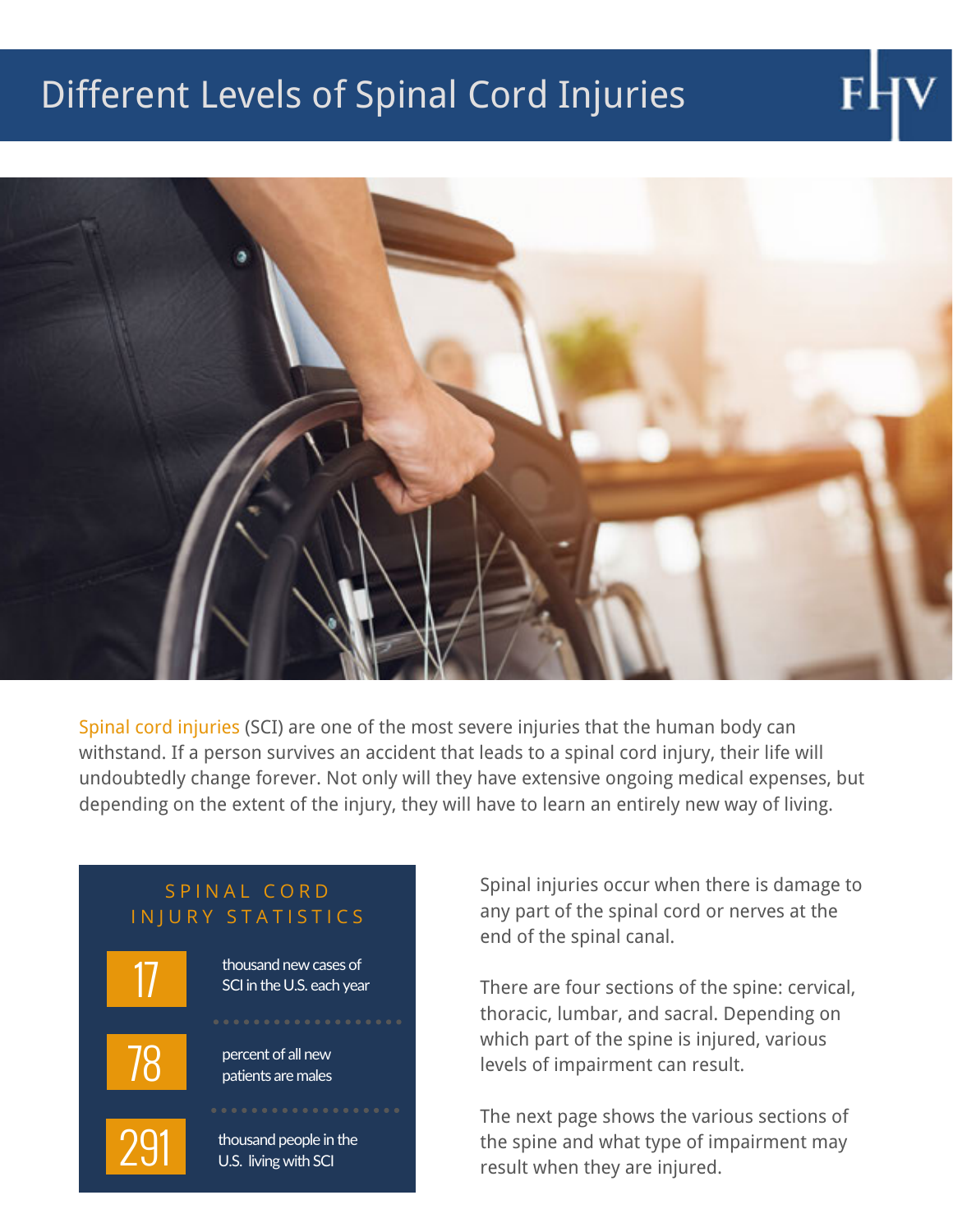# Different Levels of Spinal Cord Injuries



### C1 - C4 Cervical Nerves

High-cervical nerve injuries are the most severe of all spinal cord injuries. Damage to these nerves will ultimately lead to paralysis in arms, hands, trunk, and legs (paraplegia or tetraplegia). The individual may not be able to cough, breathe, or use the bathroom on their own.

### C5 - C8 Cervical Nerves

Low-cervical nerves control the functions of the arms and legs. These injuries typically cause loss of control over their arms and legs, but talking and breathing are usually unimpaired. Individuals who sustain these injuries can usually use a powered wheelchair.

### T1 - T5 Thoracic Nerves

Located in the midback, these nerves affect muscles, upper chest, midback, and abdominal muscles. Individuals with damage to the high thoracic nerves will have arm and hand use (paraplegia) and usually require a manual wheelchair.

### T6 - T12 Thoracic Nerves

Damage to these nerves usually results in paraplegia. Individuals with this level of spinal cord injury have normal control of their upper body. Some can stand with a standing frame or walk with braces.

### L1 - L5 Lumbar Nerves

These injuries generally result in loss of function in the hips and legs. They may have little control of their bladder or bowel, but special equipment can help them manage in some cases.

### S1 - S5 Sacral Nerves

These injuries generally lead to loss of function in the hips and possibly the legs. Most will be able to walk, however, they usually require special management for loss of bowel and bladder function.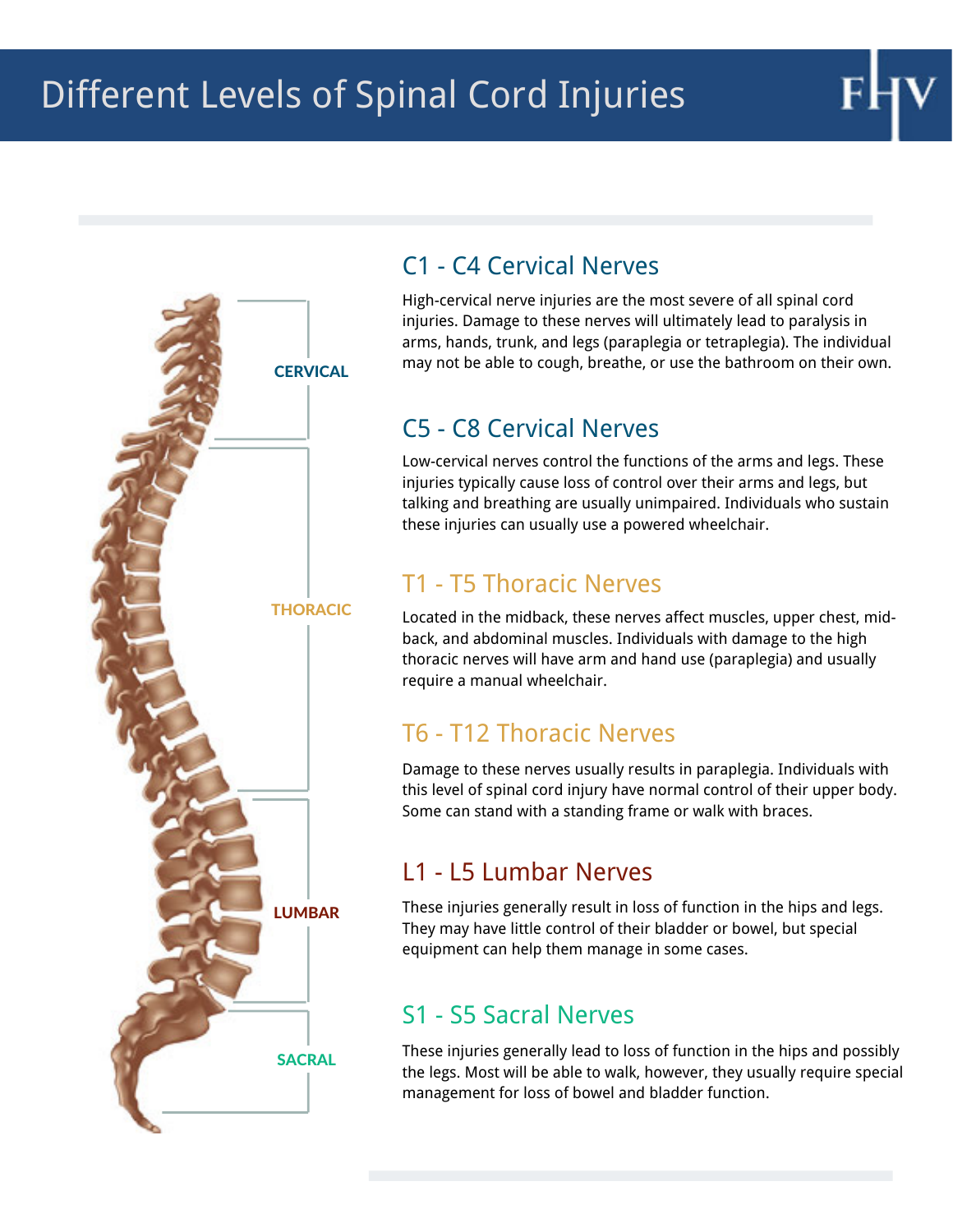## Symptoms and Common Causes





Any type of spinal cord injury generally leads to one or more of the following symptoms:

- Loss of movement or function of some part of the body
- Loss or altered sensation, such as the ability to feel heat, cold, and touch
- Loss of bowel or bladder control
- Exaggerated reflex activities or spasms
- Changes in sexual function or sexual sensitivity
- Pain or an intense stinging sensation caused by damage to the nerve fibers in your spinal cord
- Difficulty breathing, coughing, or clearing your lungs

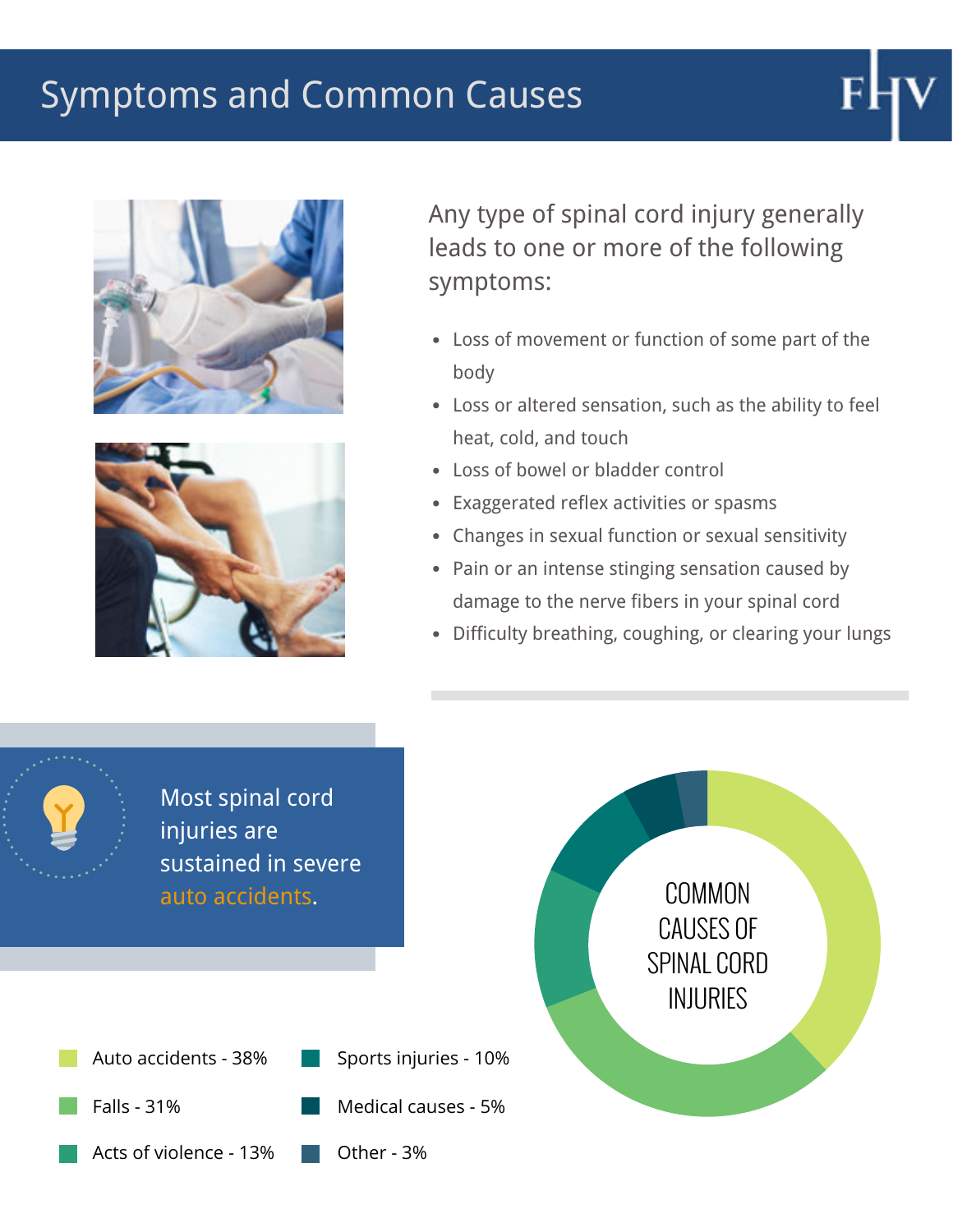# The Real Costs of Spinal Cord Injuries

A spinal cord injury can leave a family with devastating financial hardships.

The individual may have been the breadwinner for the home, meaning a significant reduction in household income. If the individual needs care at home, the other spouse may need to leave their job to take care of their loved one.

Lost wages in these situations can be made worse because spinal cord injuries usually lead to exponentially higher medical bills.



According to the Christopher and Dana Reeve Foundation, average cost of medical expenses for various spinal cord injuries include:

|                              | First year  | Each year<br>annually therafter | <b>Total Costs After</b><br>5 Years | <b>Total Costs After</b><br>10 Years |
|------------------------------|-------------|---------------------------------|-------------------------------------|--------------------------------------|
| Incomplete<br>motor function | \$347,000   | \$42,000                        | \$515,000                           | \$725,000                            |
| Paraplegia                   | \$518,000   | \$69,000                        | \$794,000                           | \$1,139,000                          |
| Low<br>Quadriplegia          | \$769,000   | \$113,000                       | \$1,221,000                         | \$1,786,000                          |
| <b>High</b><br>Quadriplegia  | \$1,000,000 | \$184,000                       | \$1,736,000                         | \$2,656,000                          |

After 20 years, an individual with high quadriplegia may be facing medical expenses of nearly \$4.5 million.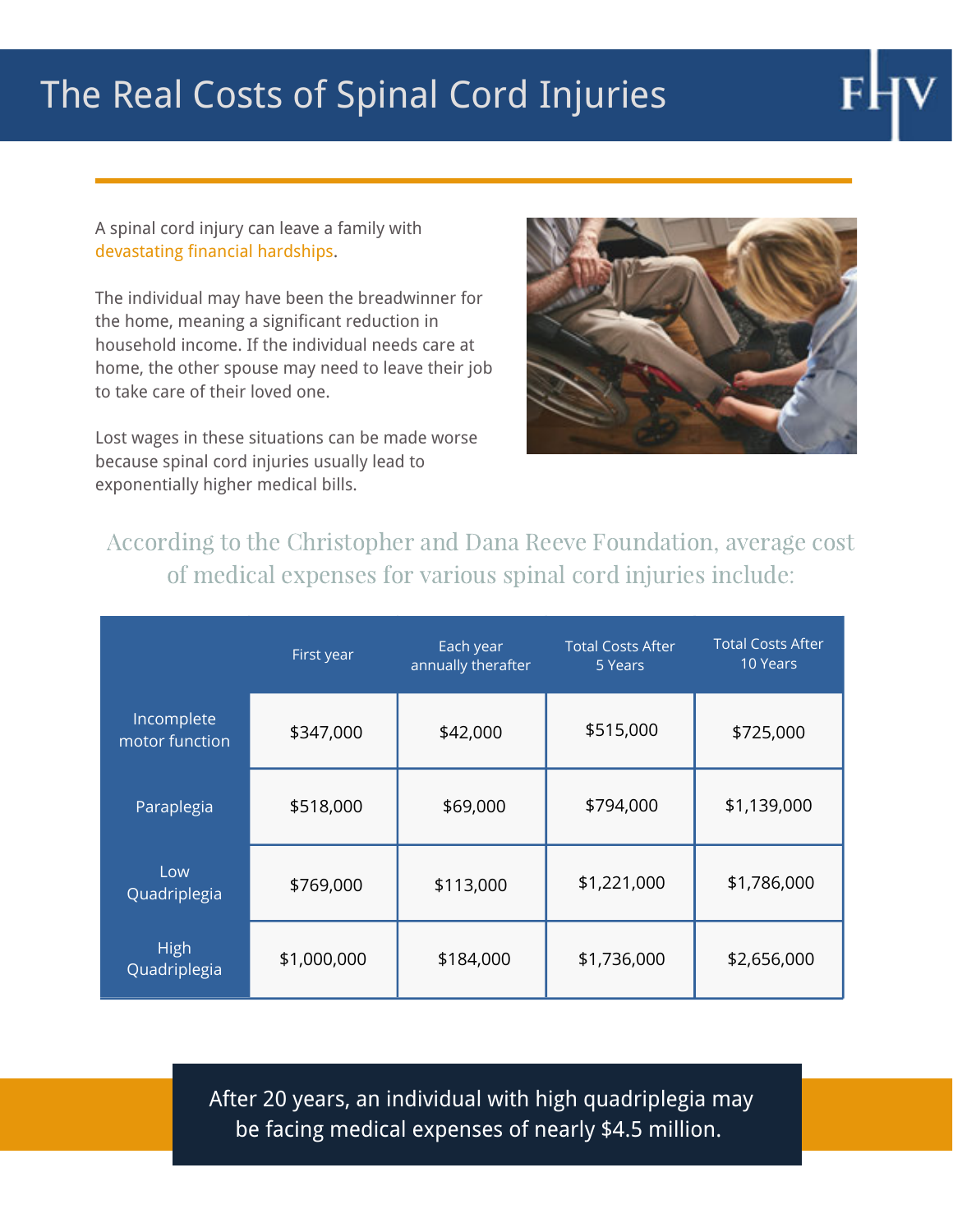# Long-Term Physical Complications

A spinal cord injury is a lifelong disability. There are also several secondary, long-term physical

## CARDIOVASCULAR

#### complications

**complications that can arise.** Spinal cord injuries can compromise an individual's complications that can arise. cardiovascular control, which can lead to either short-term or long-term consequences.

> High thoracic spinal cord injuries (mid to upper spine) may result in hypotension, bradycardia, autonomic dysreflexia, or coronary heart disease (CHD).

### **RESPIRATORY**

#### complications

Respiratory complications are the most common cause of mortality among those with SCI.

The extent of these complications will vary depending on the degree of motor impairment. A SCI can lead to:

- Insufficiency of respiratory muscles
- Reduction in vital capacity
- Ineffective cough
- Reduction in lung and chest wall compliance
- Excess oxygen cost of breathing

In turn, these complications can cause atelectasis, pneumonia, and respiratory failure.



**Particle Student** People with spinal cord

 $\overline{\bullet}$   $\overline{\hspace{0.1cm} \cdot \hspace{0.1cm} \cdot \hspace{0.1cm}}$  injury are 2 to 5 times

more likely to die prematurely.

### PAIN syndromes

Pain is a frequent secondary condition for most individuals with spinal cord injuries. Nearly 80% of all individuals with SCI report having chronic pain.

These conditions can cause emotional discomfort and negatively impact participation and quality of life.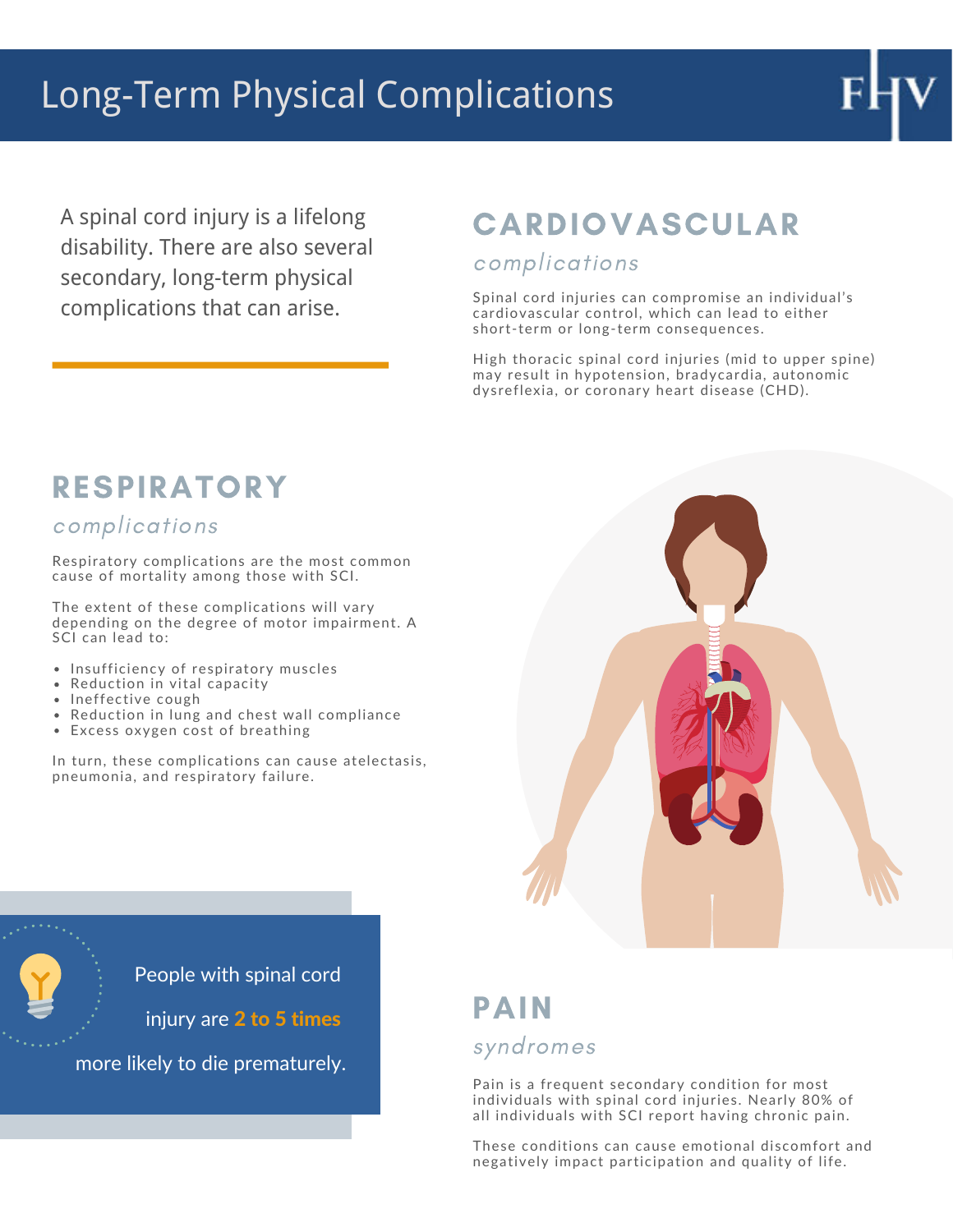# How Family Life Is Impacted

# Emotional

# Adjustment

Most spinal cord injuries result in some type of physical disability, such as paraplegia or quadriplegia.

Understandably, many of these individuals experience feelings of helplessness or confusion. They may distance themselves from family members during this time.

This is a normal part of the adjustment process that can occur to individuals after sustaining a spinal cord injury. Other stages of this process include:

- Grieving
- Being alone
- Talking about their disability
- Joining support groups
- Taking care of themselves
- Coming to terms with their new situation
- Looking ahead



# Inability to **Participate**

An individual may not be able to participate in the things he or she did prior to a spinal cord injury. Even the mundane activities they did before may now be more difficult or undoable, such as:

- Walking the dog
- Picking up kids from school
- Doing chores
- Cooking
- Showering/bathing

The best way for family members to help is to let their loved ones know they are there for them in any way.

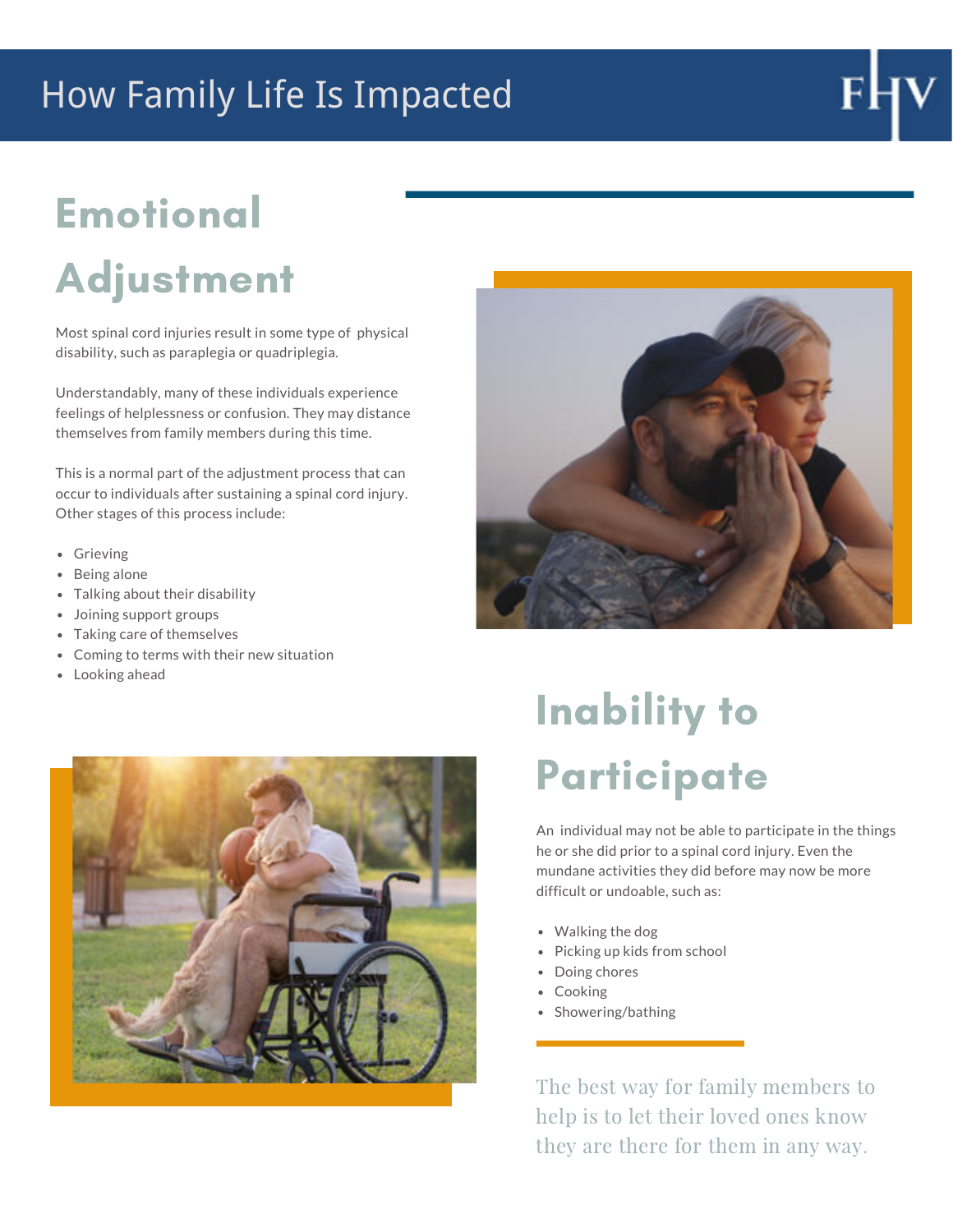# **F O W L E R | H E L S E L | V O G T**

We understand that nothing may be able to truly make up for the pain that you and your family have gone through after a spinal cord injury. We also want you to know that you don't have to go through this process alone.

At Fowler | Helsel | Vogt, we have made it our mission to help pursue justice for those injured due to the negligent actions of others. Our dedicated and award-winning legal team will work as your legal advocates so you obtain the compensation needed for you to heal and move forward.



Contact our firm at **(559) 543-8107** to schedule your free consultation.